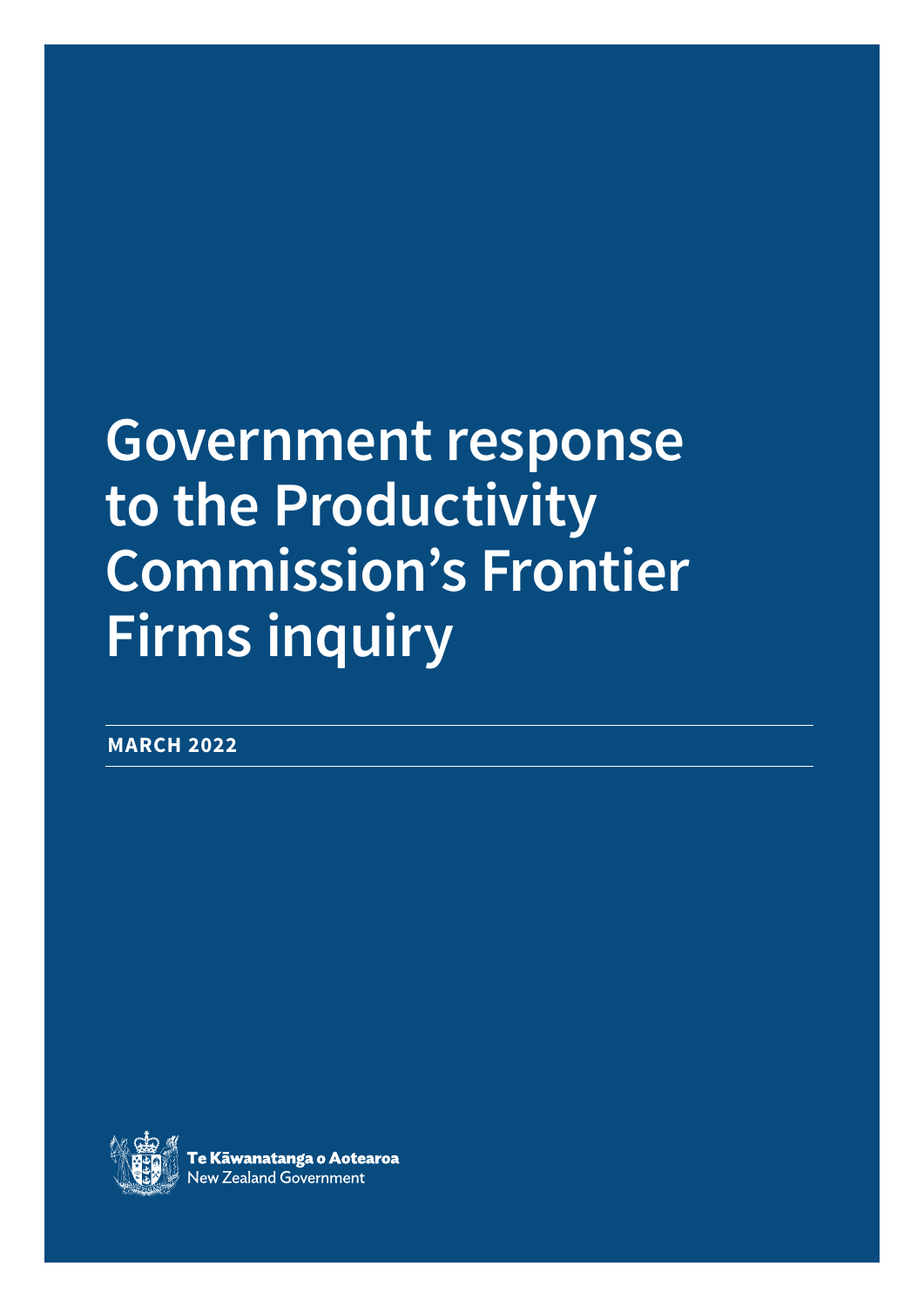

#### **Disclaimer**

This document is a guide only. It should not be used as a substitute for legislation or legal advice. The Ministry of Business, Innovation and Employment is not responsible for the results of any actions taken on the basis of information in this document, or for any errors or omissions.

Online: ISBN 978-1-99-102231-8 March 2022

#### **©Crown Copyright**

The material contained in this report is subject to Crown copyright protection unless otherwise indicated. The Crown copyright protected material may be reproduced free of charge in any format or media without requiring specific permission. This is subject to the material being reproduced accurately and not being used in a derogatory manner or in a misleading context. Where the material is being published or issued to others, the source and copyright status should be acknowledged. The permission to reproduce Crown copyright protected material does not extend to any material in this report that is identified as being the copyright of a third party. Authorisation to reproduce such material should be obtained from the copyright holders.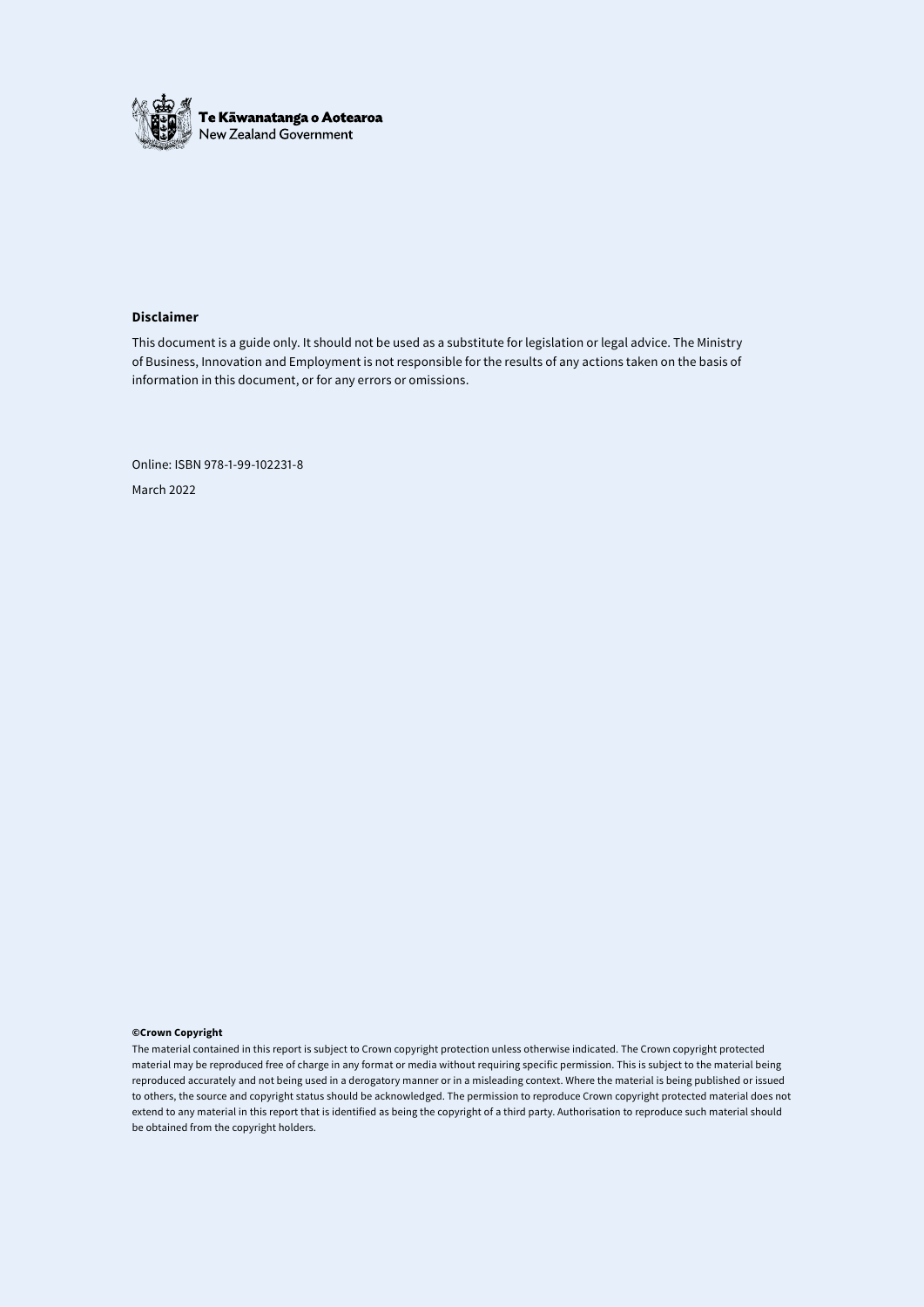# **Contents**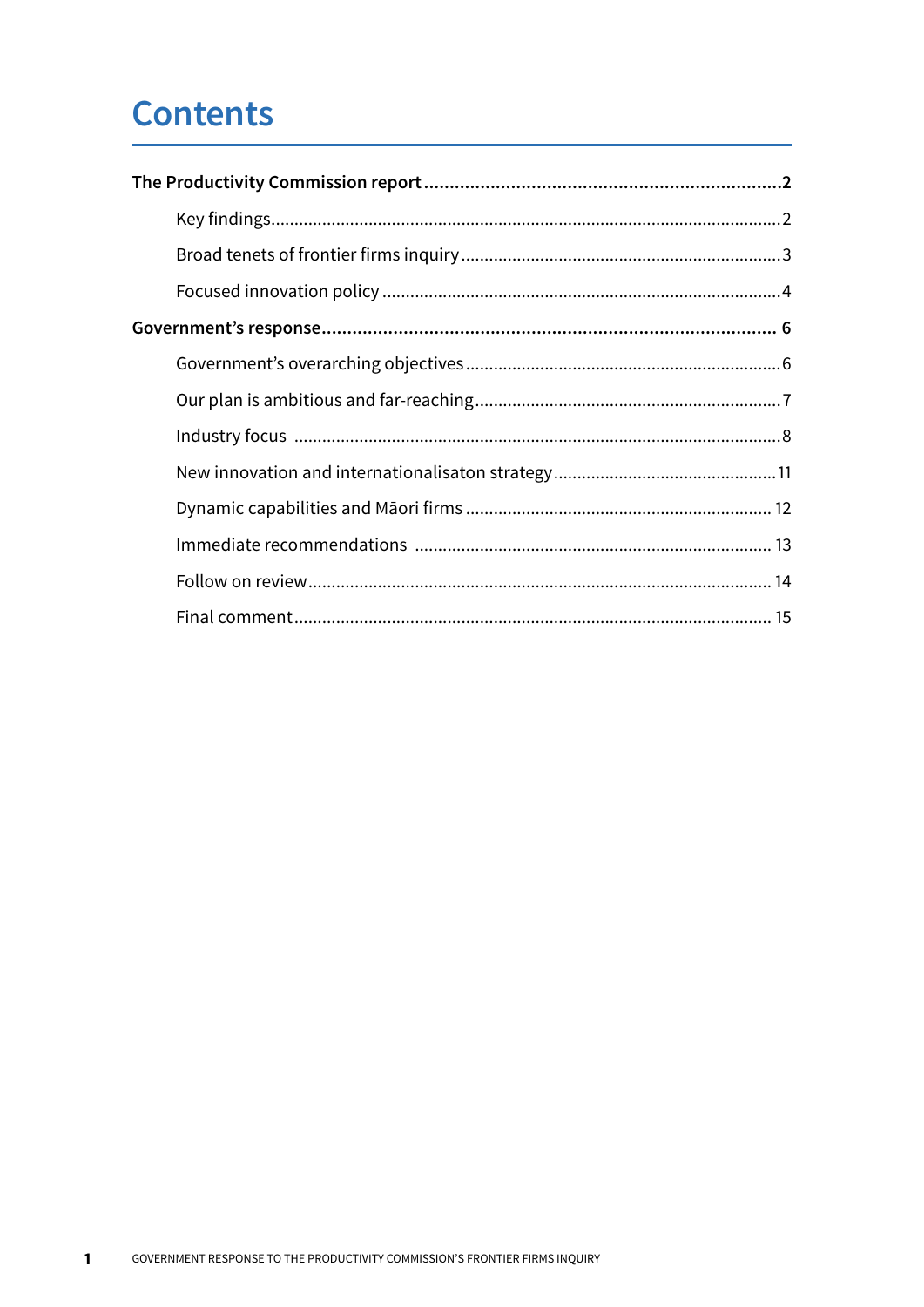# **The Productivity Commission Report**

In December 2019, the Minister of Finance directed the Productivity Commission to undertake an inquiry into Maximising the Economic Contribution of New Zealand's Frontier Firms (Frontier Firms inquiry). The referring Ministers were the Ministers of Finance, of Economic Development and of Trade and Export Growth (the referring Ministers).

Frontier Firms are the most productive firms in the domestic economy within their industry and can have an important impact on aggregate productivity performance.

The terms of reference noted the purpose of the Frontier Firms inquiry is to identify policies and interventions that could maximise the performance and contribution to the economy of New Zealand's frontier firms through improving the performance of the frontier firms themselves, and helping innovations diffuse more effectively from frontier firms to other New Zealand firms.

The Productivity Commission released an issues paper in April 2020 and its draft report on December 2020. The final report was published April 2021 and makes 71 findings and 30 recommendations.

The Government wishes to thank the Productivity Commission for their well-researched, well-evidenced, coherent and practical inquiry. The Inquiry has challenged Government to think about where and how we focus our efforts to achieve the best economic and social results. There were also some immediate practical recommendations to action, as well as longer-term ideas that can help shape and guide our economic strategies.

# **Key findings**

The Productivity Commission made important and interesting findings in relation to the productivity of New Zealand's frontier firms. These findings will help guide Government's economic strategy towards a more productive, sustainable and inclusive economy.

The inquiry noted that frontier firms are critical to the economy. While constituting only 8% of firms, they account for 13% of labour input, 22% of capital services, 27% of gross output, and 20% of value added.

A striking finding of the inquiry is that the labour productivity of New Zealand's frontier firms is less than half (45%) that of the best frontier firms in the small advanced economies (SAEs) of Belgium, Denmark, Finland, the Netherlands, Sweden and New Zealand.

Another interesting finding is New Zealand's poor allocation of labour. In the European SAEs, more labour is employed in the top labour-productivity decile than in any other, whereas in New Zealand more labour is employed in the 5th productivity decile.

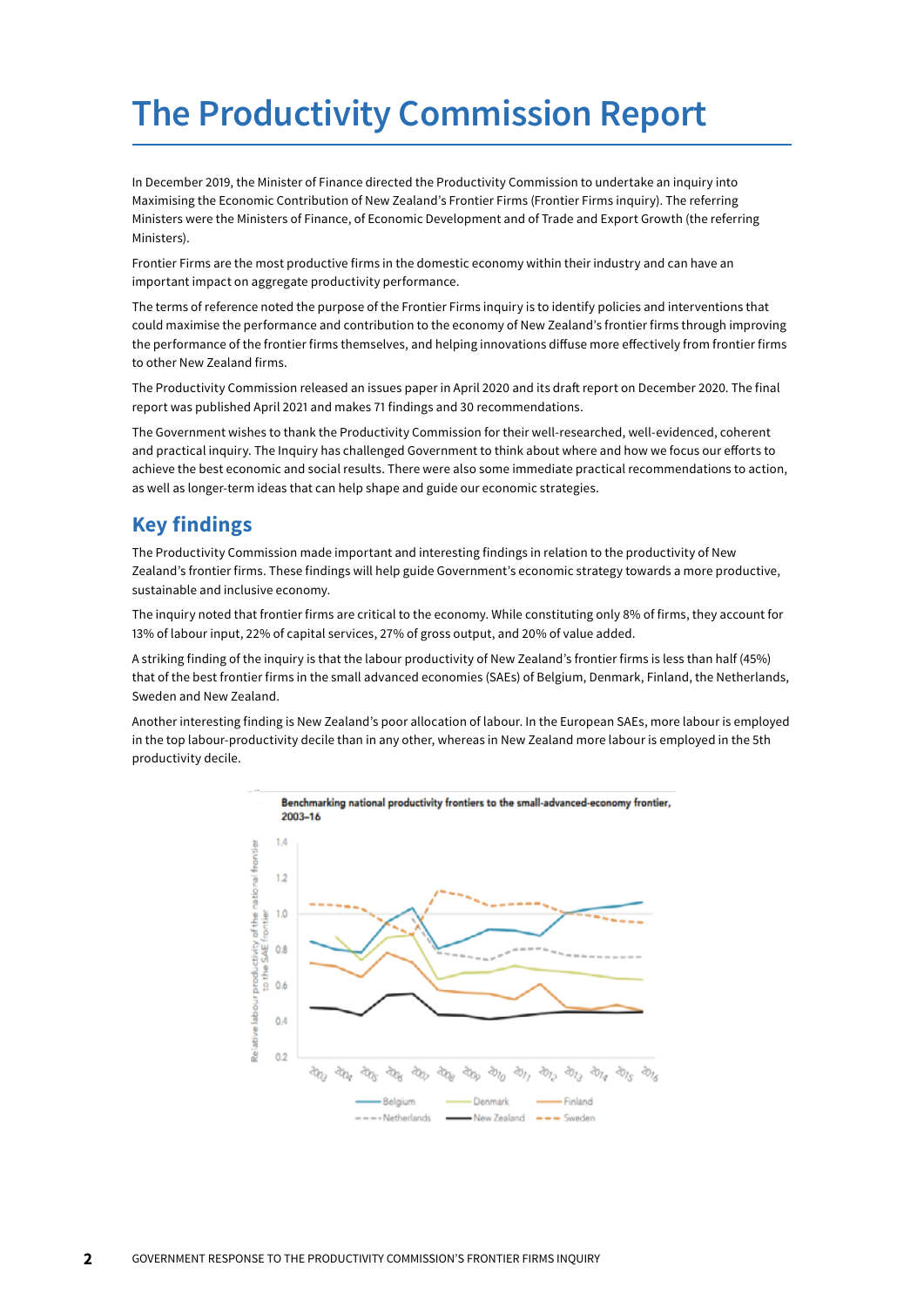# **Broad tenets of frontier firms inquiry**

The Inquiry found that exporting innovative products at scale is the way New Zealand can overcome the hurdles of size and distance, and significantly lift national productivity and reach the global frontier.

Successful SAEs have outstanding records of exporting specialised and distinctive goods and services at scale. Their frontier firms operate at the global frontier; in other words, they are world leading. These have the scale needed to invest in innovation and exporting, through being large "anchor firms" or through collaboration among smaller firms.

Successful SAEs employ three complementary strategies to achieve the goal of exporting specialised, distinctive products and services at scale:

- Attract high-quality foreign direct investment.
- › Support individual companies to meet the fixed costs of innovating and exporting.
- › Invest in building "innovation ecosystems" around frontier firms in selected focus areas. These ecosystems are made up of entities, their capabilities, and the networks between them, as well as workers, researchers, education and training providers<sup>,</sup> mentors and investors<sup>,</sup> and enabling infrastructure and regulations<sup>.</sup>

The Inquiry found that New Zealand already does the first two actions, primarily through New Zealand Trade and Enterprise and Callaghan Innovation, however improvements can be made.

The Commission also found that New Zealand must intentionally focus investment on a few innovation ecosystems. The Commission recommends that Government focus on areas of the economy with rich potential for innovation.



Government agrees with the Productivity Commission that good innovation and good internationalisation policy settings are important for a productive economy.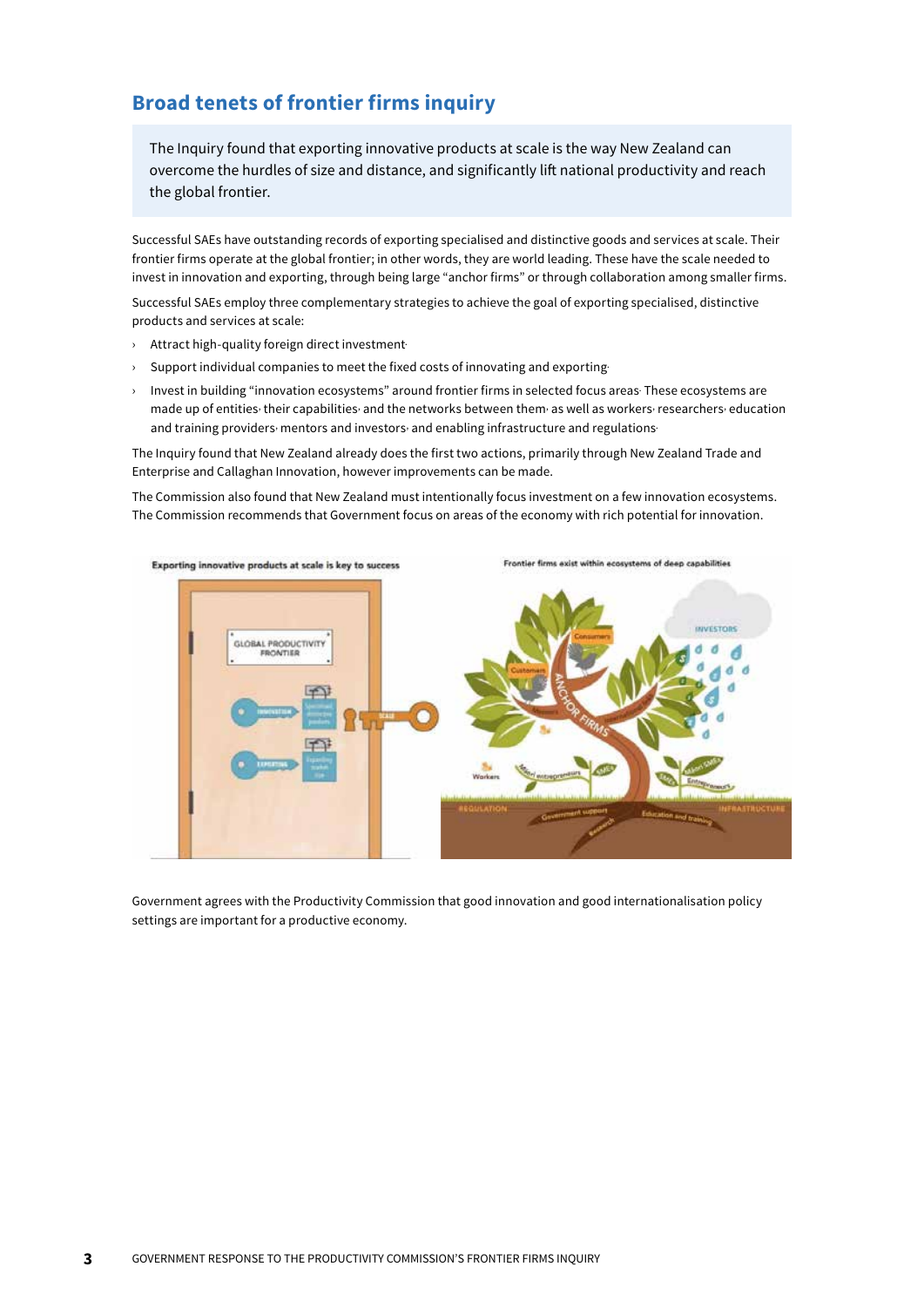# **Focused innovation policy**



A key finding of the inquiry was that as a complement to broad-based innovation policies which benefit all firms, finite resources also need to be deliberately focused on a small number of high-potential areas, rather than being thinly spread in "sub-therapeutic doses". The focus areas should reflect existing or emerging strengths and capabilities. They may not align with standard industry classifications, but instead span a range of industries.

| Collaborative process<br>to confirm focus areas | Government can choose relatively broad areas for focus and, with industry and<br>other partners, design institutions, processes and funding arrangements from which<br>promising opportunities can emerge.                                                                                                                                                                                                                                                                                                                                                                                                         |
|-------------------------------------------------|--------------------------------------------------------------------------------------------------------------------------------------------------------------------------------------------------------------------------------------------------------------------------------------------------------------------------------------------------------------------------------------------------------------------------------------------------------------------------------------------------------------------------------------------------------------------------------------------------------------------|
| Two tiers of<br>governance                      | Strategic High level - Bring together senior Government Ministers and Officials, top<br>industry representatives (firms and workers), and leading researchers and educators<br>to select broad areas for focus, shape the strategic direction, direct resources, and<br>provide strategic direction across successive governments.<br>Devolved and Tactical – As well as having an overall governance body, many<br>countries also devolve governance in areas of focus to independent multi-<br>stakeholder entities. These oversee the development and resourcing of specific<br>projects within areas of focus. |
| Substantial long-term<br>investment             | Substantial long-term funding to support the "high potential" areas.                                                                                                                                                                                                                                                                                                                                                                                                                                                                                                                                               |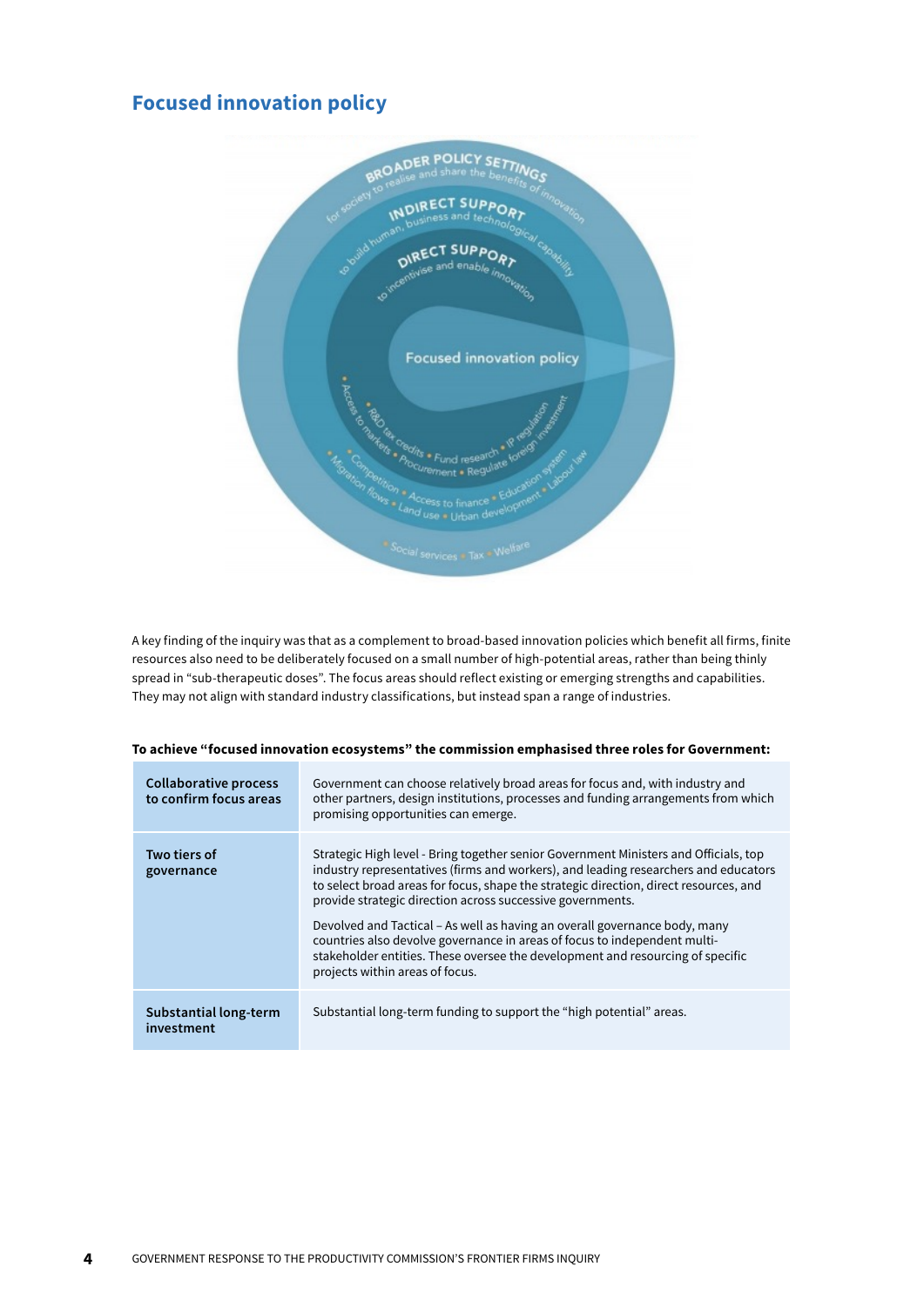#### **Three key challenges**

The Productivity Commission challenged Government with the following questions:

- › Are the **sectoral priorities** Government has made in the Industry Transformation Plans sufficient to enable the prioritisation and focus identified in the Frontier Firms inquiry?
- › Is the **leadership and governance** of the Industry Transformation Plans programme sufficient to provide the high level governance anticipated by the Frontier Firms inquiry?
- › Do we have **sufficient weight of effort?**

#### **Productivity Commission's assessment**

According to the Productivity Commission, if New Zealand is to achieve innovation-driven export success on the scale of comparator SAEs, it must be similarly bold in identifying the most promising areas for focus, establishing effective governance, institutions and processes and allocating substantial resources to chosen areas over a sustained period of time.

| Weak focus                              | New Zealand policy focuses innovation effort, deliberately or otherwise, in areas<br>relevant to promoting competitiveness and export success. But it is not clear how<br>well the many separate initiatives are connected. |
|-----------------------------------------|-----------------------------------------------------------------------------------------------------------------------------------------------------------------------------------------------------------------------------|
| Uncoordinated and<br>fragmented support | Lack of wide engagement across stakeholders for selecting and developing areas of<br>focus.                                                                                                                                 |
| Thinly spread funding                   | Public resources allocated to the Government's industry strategy are very small as a<br>proportion of RSI and economic development expenditure.                                                                             |

#### **The Productivity Commission's assessment is:**

#### Success requires a large step up in resources, leadership and focus

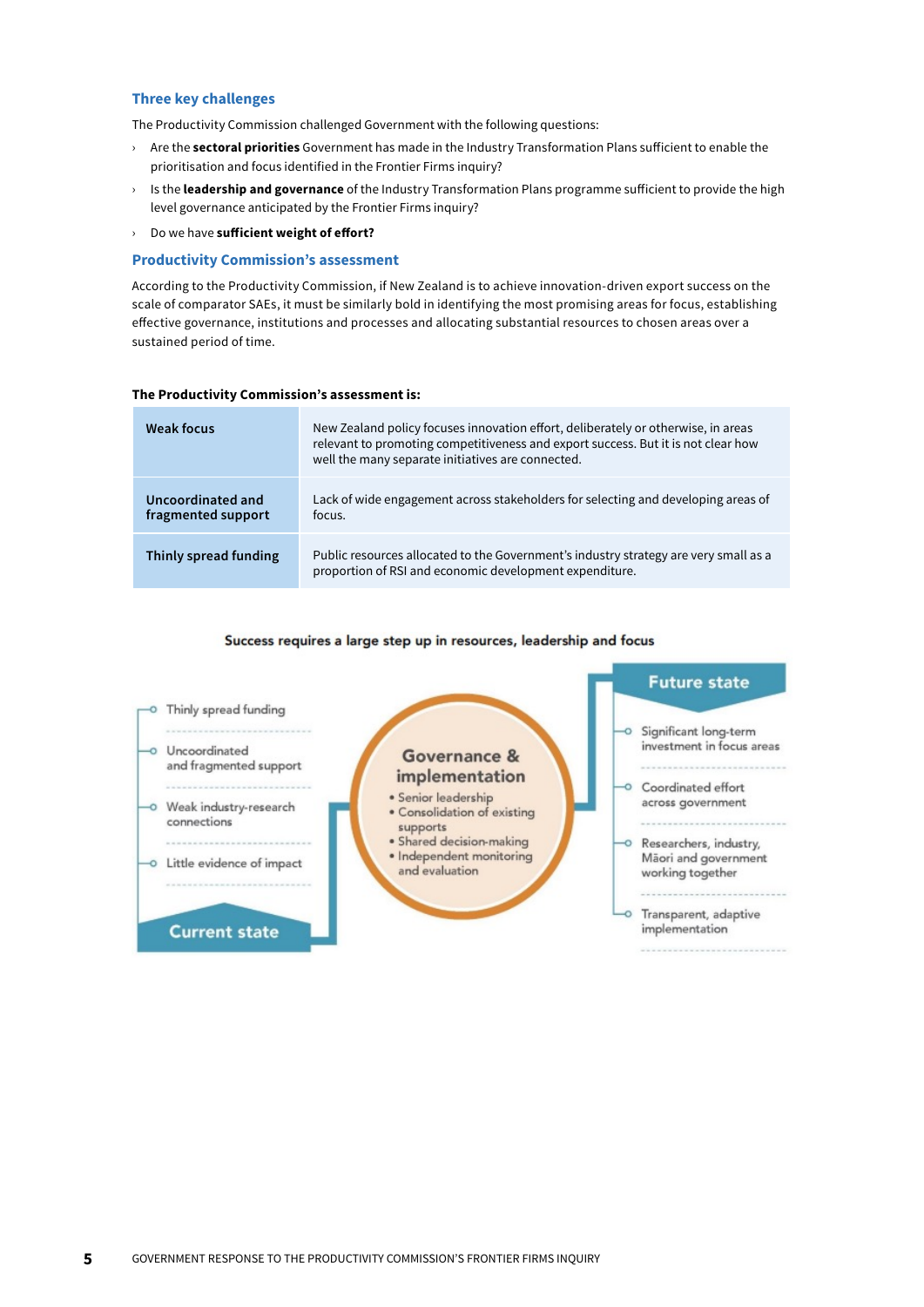# **Government's Response**

### **Government's overarching objectives**

New Zealanders value a strong economy that provides decent jobs, higher incomes, and opportunities for current and future generations. Equally, we understand that the health and wellbeing of our people, the protection and enhancement of our environment, and the strength of our communities will allow us to fulfil our potential.

Following the emergence of COVID-19 Government understood that the best economic response is a strong health response. Through protection and stamping out the virus Government has allowed the economy to get going again faster. Government has three overarching objectives for this Parliamentary term to help the economy bounce back faster and transition towards a more productive, sustainable and inclusive future:

#### **1. Keep New Zealanders safe from COVID-19**

The first objective of the Government is to keep New Zealanders safe from COVID. In keeping New Zealanders safe, we protect jobs, livelihoods, and strengthen our economy. A strong health response has given the New Zealand economy the best chance at coming back stronger.

The Government will retain and enhance the multiple lines of defence to keep COVID at bay and stamp it out with minimal disruption to the economy and to our everyday lives. We are committed to the maintenance of multiple lines of defence, including a strong border, effective contact tracing and vaccinations.

#### **2. Support an accelerated economic recovery**

Labour's five point plan remains the centre-piece of the economic recovery plan:

\$42 billion of infrastructure investment to future proof the economy

Training and job creation opportunities to support workers and businesses

Support for small business to grow and thrive

Programmes to bolster our exports

And policies that prepare New Zealand for the future by making the most of our competitive advantage in renewable energy and waste reduction.

#### **3. Lay the foundations for a better future**

The Government has marked out the need and importance of taking a broader view of success. Wellbeing will continue to be a priority for Government with a focus on reducing child poverty, tackling climate change, and addressing housing.

The Frontier Firms Inquiry has provided important insights and recommendations which support the Government's three primary objectives and the transition towards a more productive, sustainable and inclusive economy.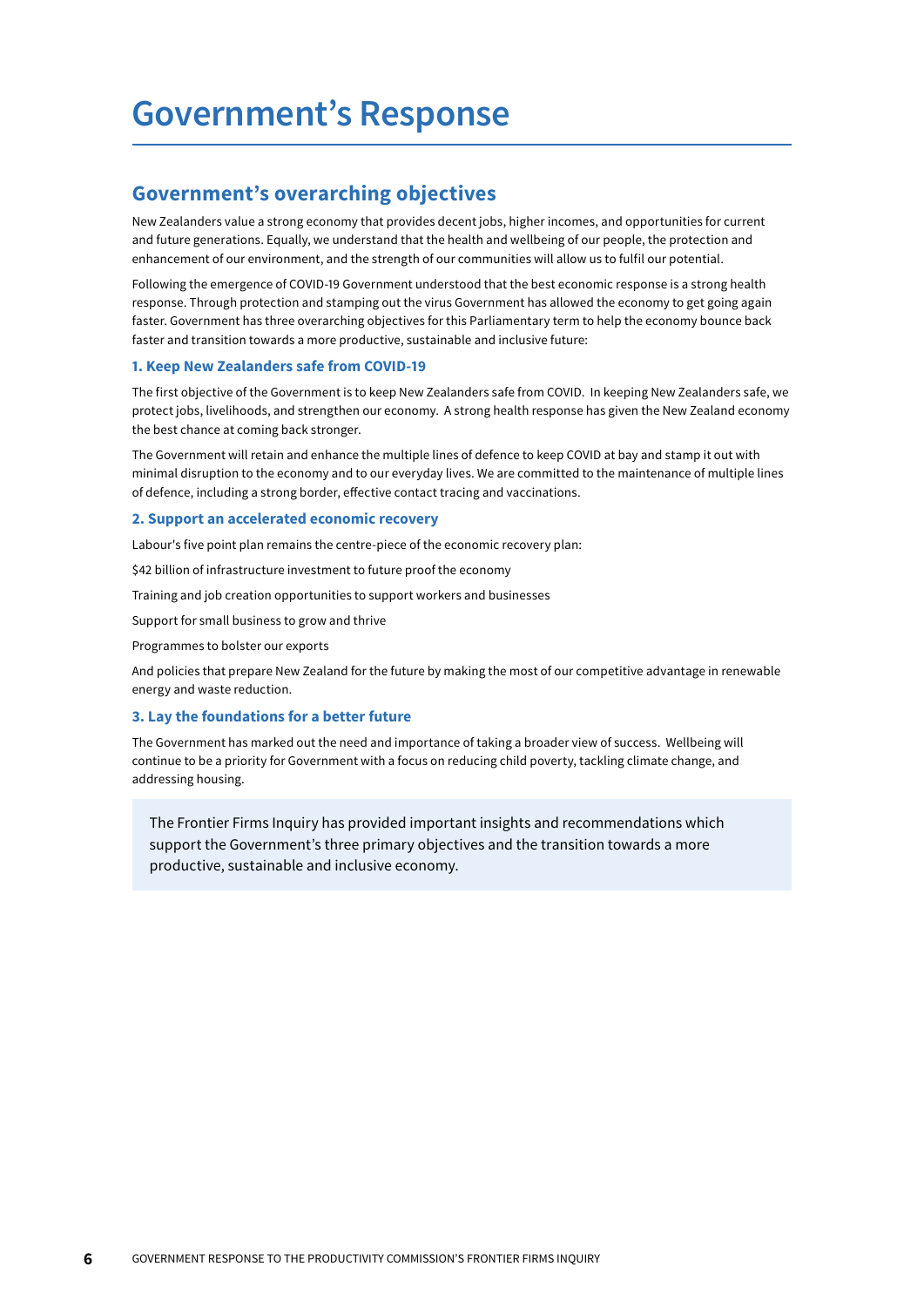# **Our plan is ambitious and far reaching**

The Government's Economic Plan is ambitious and far-reaching. The Government has invested heavily for the future of New Zealanders. Government is working to lift productivity through significant system reforms across infrastructure, people, trade, small business, government procurement and the environment. The "industry" or "sector" focus is signalled in our Industry Transformation Plans and Innovative Partnerships Programme. Together these key reforms will support New Zealand's long term transition towards a more productive, sustainable and inclusive future.

#### **These significant system reforms include:**

| <b>Resource Management</b><br>Act (RMA)               | The RMA will be repealed and replaced with the Natural and Built Environments Act<br>(NBA), Strategic Planning Act (SPA) and Climate Change Adaption Act (CAA).                                                                                                                                                                                        |
|-------------------------------------------------------|--------------------------------------------------------------------------------------------------------------------------------------------------------------------------------------------------------------------------------------------------------------------------------------------------------------------------------------------------------|
| <b>Reform of Vocational</b><br><b>Education</b>       | The reform will create a strong, unified, sustainable vocation education system<br>that is fit for the future of work and delivers the skills that learners, employers and<br>communities need to thrive.                                                                                                                                              |
| <b>Fair Pay Agreements</b>                            | The Fair Pay Agreement system will bring together employers and unions within<br>a sector to bargain for minimum terms and conditions for all employees in that<br>industry of occupation.                                                                                                                                                             |
| <b>Immigration reset</b>                              | The Government will rebalance immigration settings towards higher-skilled<br>migrants.                                                                                                                                                                                                                                                                 |
| <b>SME access to finance</b>                          | Government are looking into pathways to better support SME's access to finance,<br>taking on-board insights and lessons from other jurisdictions, and the Small<br><b>Business Council.</b>                                                                                                                                                            |
| <b>Reform of Government</b><br>Procurement            | Government has implemented changes to its Procurement Rules to leverage<br>spending and drive broader outcomes, including increasing access to procurement<br>opportunities for NZ businesses. It is also considering a reset of the procurement<br>system to deliver greater transparency, and cross-government standardisation and<br>collaboration. |
| Research, Science and<br><b>Innovation strategy</b>   | The reform will guide the direction of government investment in RSI and help us take<br>action to ensure our RSI system is optimised for success.                                                                                                                                                                                                      |
| Investing in<br>infrastructure                        | Government will be investing heavily in infrastructure to support the economic<br>recovery of New Zealand.                                                                                                                                                                                                                                             |
| <b>Trade Recovery</b><br><b>Strategy</b>              | The Trade Recovery Strategy helps put New Zealand in the best possible position to<br>recover from the impacts of COVID-19, and to seize new opportunities for exports and<br>investment.                                                                                                                                                              |
| Industry<br><b>Transformation Plans</b>               | The Government is taking an active industry policy approach to ensure we grow<br>productive sectors.                                                                                                                                                                                                                                                   |
| <b>Innovative</b><br><b>Partnerships</b><br>Programme | The programme helps research and development intensive businesses connect,<br>collaborate and invest in New Zealand.                                                                                                                                                                                                                                   |

These reforms have been strategically planned and co-ordinated to ensure we do not fall into a piecemeal approach. Each reform will add to our long term economic plan, helping New Zealand build a more resilient, sustainable and productive economy.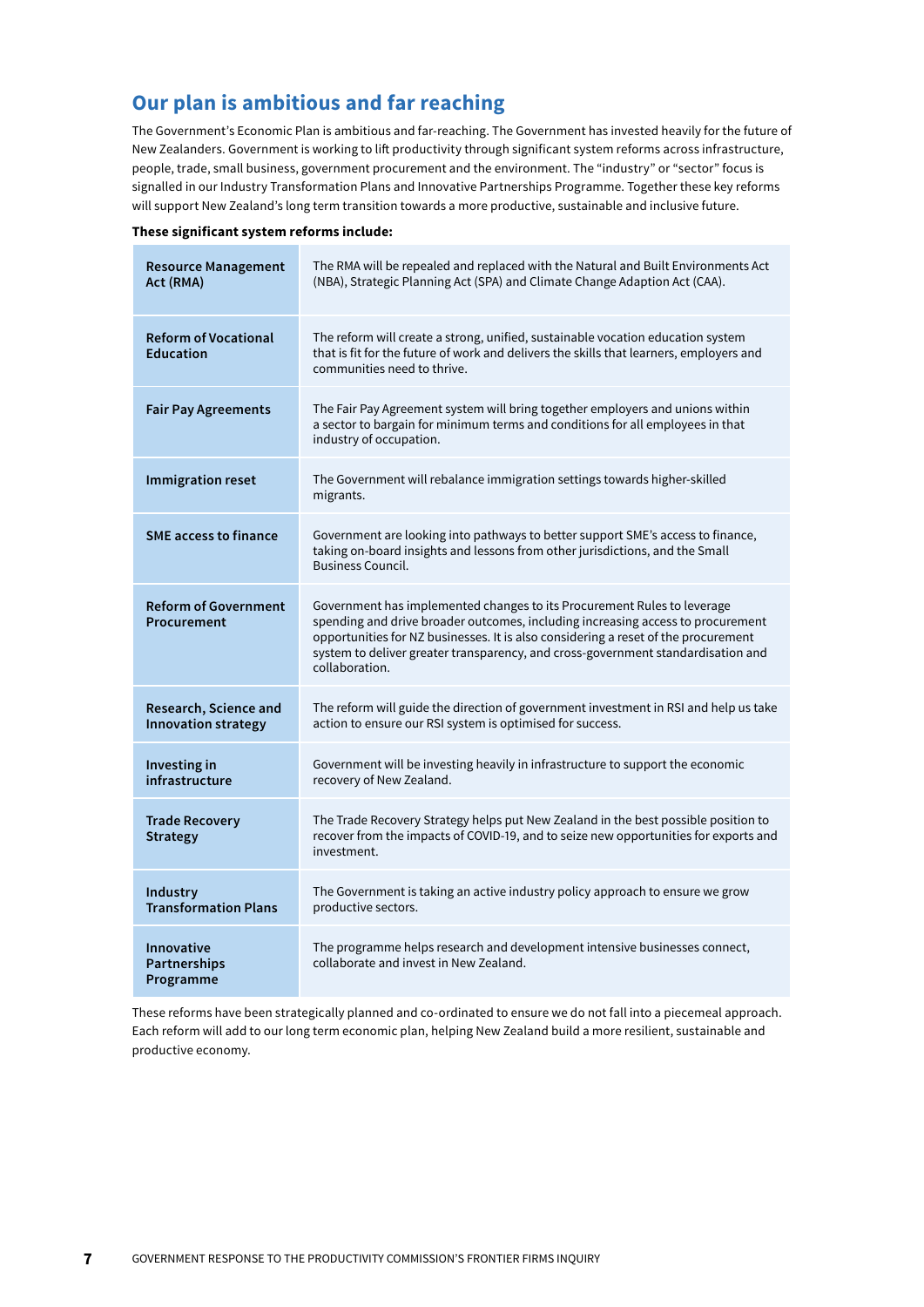# **Industry focus**

The productivity Commission emphasised that as a complement to broad-based innovation policies which benefit all firms, finite resources also need to be deliberately focused on a small number of high-potential areas, rather than being thinly spread in "sub-therapeutic doses". Government has focused resources in specific and promising sectors through the Industry Transformation Plans and the Innovative Partnerships Programme.

#### **Industry Transformation Plans**

Industry Transformation Plans (ITPs) are a central mechanism to deliver the Government's Industry Strategy, with a focus on transforming key industries in the economy for the future in partnership between government, industry (both businesses and workers) and Māori. Co-developing ITPs through partnership builds a collective vision and actions that all stakeholders buy into, aligning people and their business decisions to create stronger outcomes for industry.

ITPs are long-term focussed and action-orientated. The long-term goal is to transform industries in New Zealand, and through this catalysing transformation in the wider economy, to become more productive, sustainable, and inclusive, with better quality work, and to increase and leverage global competitive advantage by 2050.

The ITPs have been strategically selected and co-ordinated to ensure we are focusing on high potential areas, have the right leadership and governance, and have sufficient weight of effort to enable transformation. While each ITP is industry specific, we also consider and leverage the intersections and commonalities in challenges or opportunities so cross-cutting actions can be pursued.

#### **Areas of Focus**

The core purpose of each ITP depends on the specific industry, but all are focused on achieving transformational change. There are eight Industry Transformation Plans in progress. These are industries with significant potential to contribute to the future economy we desire, which might be through shifting an existing industry to high value growth, shifting the performance of large, interconnected industries, or scaling up high potential industries to be a larger part of our future economy.

Each industry selected represents a sector with potential for a transformation that can lift aggregate productivity and contribute towards a more resilient and sustainable economy. An objective across each industry is to support more innovative industries that could contribute to a thriving innovation ecosystem, and support a sustained lift in productivity, sustainability, and inclusivity in these industries.

While we are still in the first phase of the ITPs, we have already seen exciting initiatives underway. For instance, the Agritech ITP has created an Agritech Venture Capital Fund and the Construction ITP has created the Accord Network for industry and Government to work together. As the ITPs develop and mature, we expect to identify and progress significant further significant initiatives with our partners.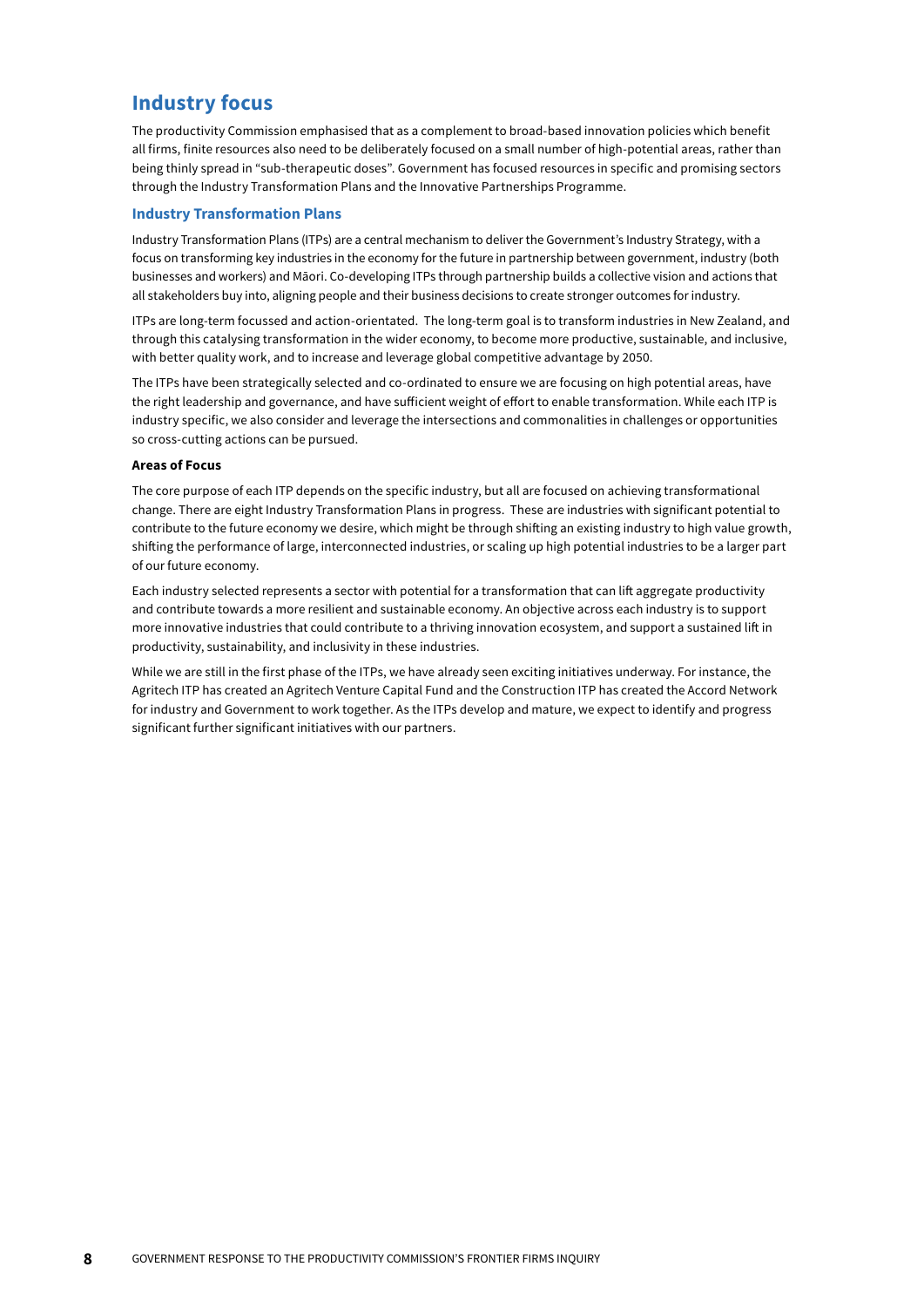| <b>Industry Transformation Plans in progress</b> |                             |  |  |
|--------------------------------------------------|-----------------------------|--|--|
| Construction                                     | Implementation phase        |  |  |
| Agritech                                         | Implementation phase        |  |  |
| <b>Digital technologies</b>                      | Final stages of development |  |  |
| Advanced<br>Manufacturing                        | Early development phase     |  |  |
| Food and beverage                                | Early development phase     |  |  |
| Forestry and wood<br>processing                  | Early development phase     |  |  |
| <b>Tourism</b>                                   | Early development phase     |  |  |

#### **Leadership and Governance**

The ITPs have a tripartite approach, bringing government, business and workers together to consider the desired future for the sector and the deliberate actions needed to get there. In developing and implementing an ITP, partners consider all of the key elements of an industry ecosystem (such as innovation, skills and investment) and put in place governance structures that provide an ongoing mechanism for partners to share information about industry issues and risks.

The ITPs will help to shape sectoral resources and capabilities, including government investment, over the timeframe needed for transformation. An important aspect is how we enable meaningful participation and active partnership in decision-making with Māori. ITP development and implementation remains alert to this core principle, and we continue to seek to identify and act on opportunities in this area.

#### **Weight of Effort**

An ITP gives rise to an initial 1-3 year programme of actions by industry, government and others that lay the foundations for transformation and/or catalyse early shifts in the industry. The plans also indicate future phases of activity to continue the industry's transformation. These phases would focus and build from initial work programmes and provide clear signals about future direction. This includes using the collective ITP partners' full suite of levers to enable this transformation, considering, for example, investment, innovation, infrastructure, skills, and access to capital to provide an enabling environment (or industry ecosystem) to lift productivity, scale up, and create good, high-value jobs.

These actions may take the form of better coordination or reorientation of existing levers and supports, influencing changes to system settings that have benefits across industries, and industry specific initiatives. The ITPs will need to be backed by sufficient resources and commitment, over a sufficiently long timeframe, to ensure transformative change is achieved.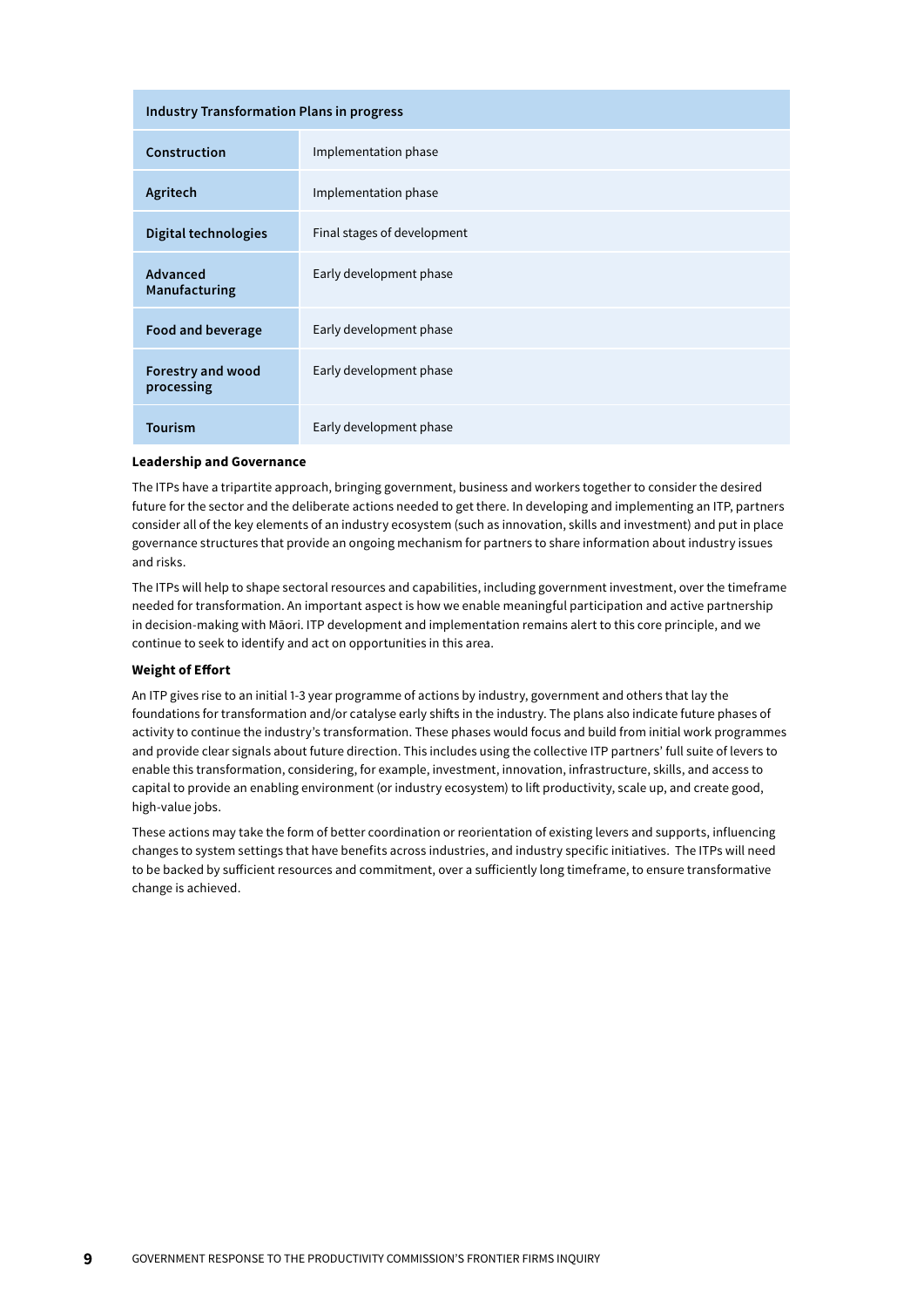#### **Innovative partnerships programme**

The Research, Science and Innovation portfolio has been leading industry transformations through the Innovative Partnerships Programme, which helps raise firm productivity by focusing innovation effort through specified areas of the economy.

The Programme forms part of the Government's efforts to raise the levels of research and development (R&D) by attracting foreign direct investment into New Zealand through working with international knowledge-intensive firms and innovators and connecting them with domestic firms and researchers. This Programme helps international businesses develop a New Zealand presence, partner on R&D with domestic firms, and build a unique competitive advantage. These partnerships create ecosystems between our industry, researchers and government on which our New Zealand businesses can take advantage. In particular, the Programme strengthens the capacity and capability for collaboration between businesses and public research institutions on innovative technologies and strengthens New Zealand's international connections.

Government has focused on transformative technologies or emerging sectors that present opportunities for New Zealand to lead in niche areas of competitive advantage. Overtime these technology based industries can build thriving ecosystems and contribute to the overall productivity, sustainability and resilience of the New Zealand economy. Our current focus areas include space, advanced aviation and clean energy technologies. The Programme works with multinational corporations (MNCs) on a case-by-case basis to identify opportunities that encourage spillover benefits, such as employment, technology adoption and development of adjacent technologies. Government are in the process of expanding the Programme over the next two years.

#### **Aerospace Sector**

The Aerospace sector has been a key focus area for Government. The industry is an exciting and growing area, with the space sector alone contributing over \$1.7 billion to our economy each year. The New Zealand Government is accelerating the growth of the aerospace sector through early space programme investments such as the establishment of a mission operations control centre for the MethaneSAT mission and space technology partnerships with NASA and the German Aerospace Center (DLR).

The Government recently announced 'Project Tāwhaki', a unique commercial partnership between Te Taumutu Rūnanga and Wairewa Rūnanga and the Crown, which will see the Kaitōrete Spit environment protected and aerospace activities and R&D facilities built.

#### **Clean Energy Technologies**

Government is also focused on the development, trialling and testing of emerging lowemissions technologies in transport, including electric, hydrogen and advanced biofuels. Clean energy technology has the potential to catalyse and rapidly accelerate New Zealand's energy transition, from higher carbon-emitting sources towards environmentally sustainable alternatives.

The government recently announced that it is working together with Air New Zealand on the development of a sustainable aviation fuel supply chain, inviting leaders in innovation to demonstrate the feasibility of operating a SAF plant at a commercial scale in New Zealand.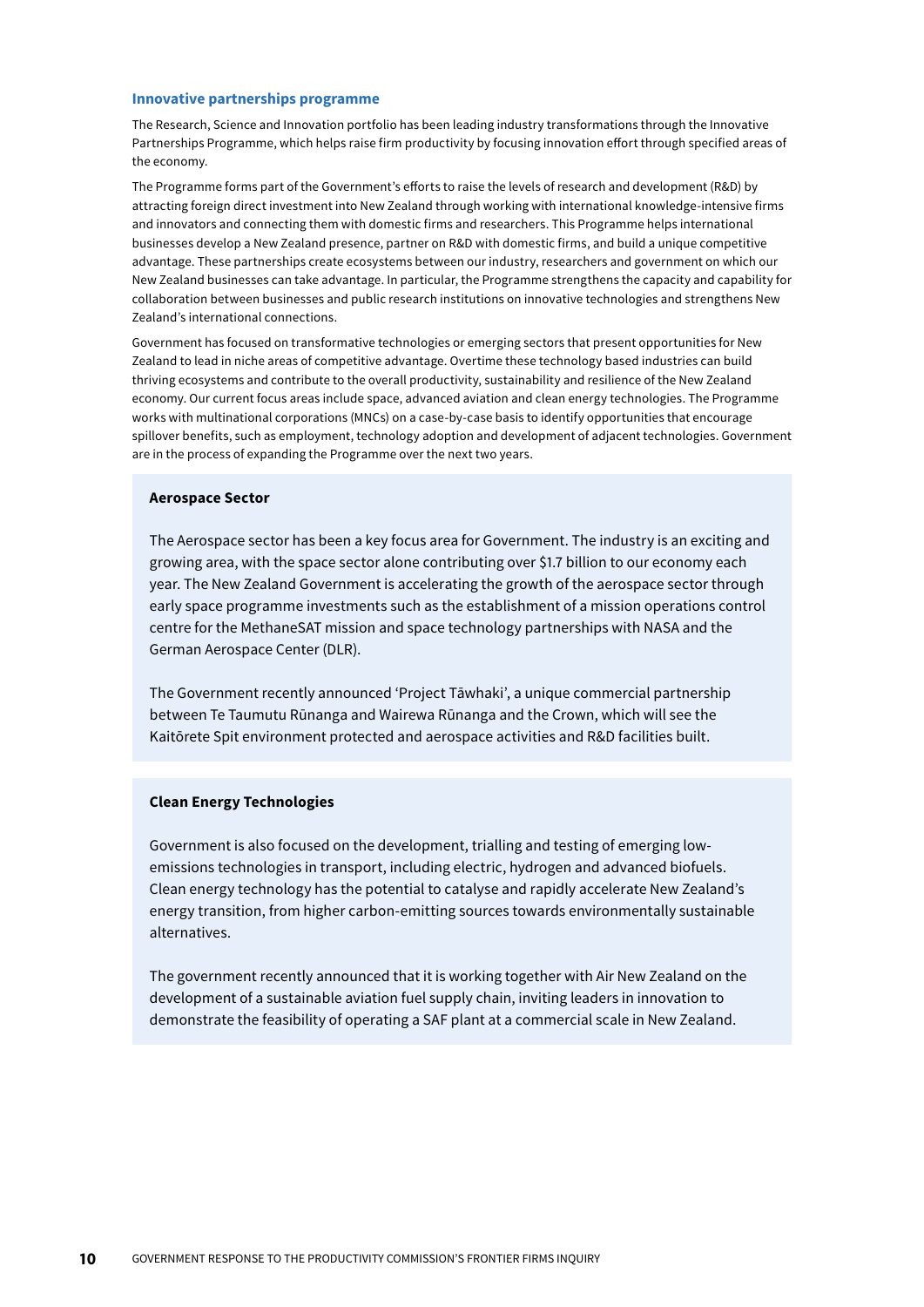# **New innovation and internationalisaton strategy**

The Productivity Commission challenged Government to consider whether we have our internationalisation and innovation settings optimised for the economic transformation we wish to achieve. While our focus is on ensuring our ambitious and far-reaching strategy is delivered, we do think it is timely to review our current policy settings in this space. Government is currently taking forward the research, science and innovation strategy, as well as an internationalisation review and refreshed investment attraction strategy.

#### **Research, science and innovation strategy**

Government is in the process of taking forward the work started by the Research, Science and Innovation Strategy, which was interrupted by the COVID-19 pandemic. It was put on hold firstly as we responded to the pandemic, and then subsequently as the Strategy obviously needed to be looked at again in light of the pandemic.

It is clear we need to configure our Research, Science and Innovation (RSI) system to meet the challenges and opportunities of the future. This includes addressing fragmentation within the system (including connections between research institutions and businesses) and the difficulties our system faces in adapting to changing national need and building the capabilities necessary for future transformation and resilience.

#### **Internationalisation review**

The Productivity Commission found that New Zealand needs to grow more firms that export innovative products at scale. Central to this finding is the need for Government to create optimal internationalisation settings to encourage and support firms to internationalise.

Government recognises from the inquiry that good internationalisation policies should encompasses more than exporting and include foreign direct investment, international labour, knowledge flows and other global links.

In response to the Inquiry, Government has started an internationalisation review. The review will examine our current internationalisation supports, assess their effectiveness, and determine whether the supports are achieving Government's transformative objectives. A terms of reference is currently being prepared.

#### **Refreshed investment attraction strategy**

The Government is also developing an investment attraction strategy, to ensure we are attracting "high value" investments into New Zealand. The strategy will help to implement a more proactive, deliberate approach to attracting FDI recommended by the Productivity Commission by providing a clear direction about the type of investment we want, create alignment with the government's broader economic transformation goals and improve coordination and cooperation between agencies.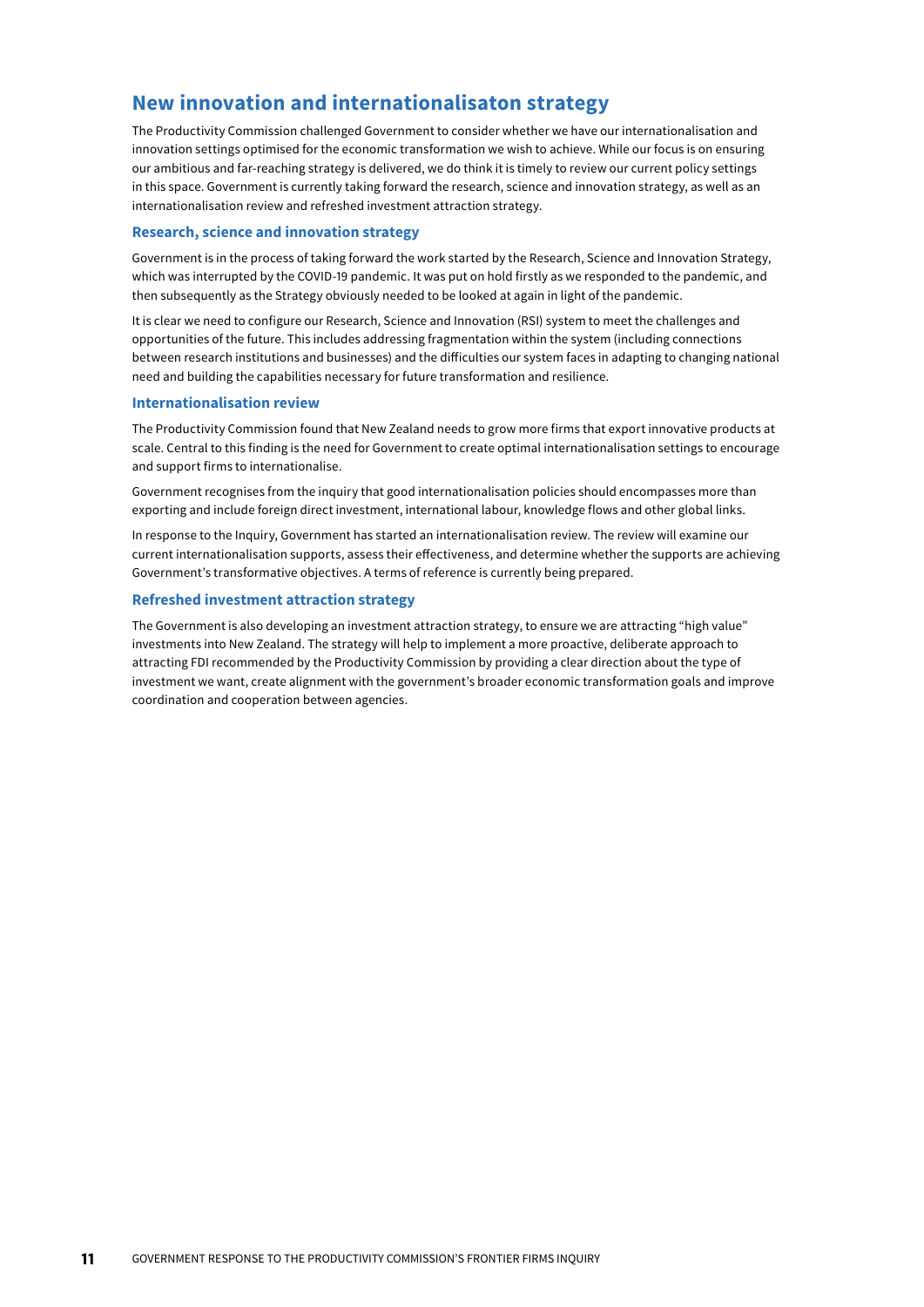# **Dynamic capabilities and Māori firms**

Underpinning the Productivity Commission's Inquiry were two important messages:

Firstly, creating a thriving innovation ecosystem and pushing out the productivity frontier requires strong policy settings and it requires the development of dynamic capabilities by firms. The Productivity Commission sees a role for government support for firms in developing this capability.

Secondly, Government can learn a lot from Māori firms which operate a "multiple bottom line approach". It is also critical government recognises the distinct needs and values of Māori Firms to ensure they are supported in a way that maximises their growth and resilience.

#### **DYNAMIC CAPABILITIES**

The Frontier Firms inquiry emphasised that Firms with more dynamic capabilities can identify areas of competitive advantage and then seize opportunities in these areas by innovating while identifying and effectively managing risks.

Government agrees that dynamic capabilities are critical to lifting the performance of frontier firms. Government has begun investigating dynamic capabilities, looking at the effect of individuals and firms with dynamic capabilities and how it is being measured.

#### **Māori firms**

The Frontier Firms inquiry emphasised the importance of learning from and supporting Māori firms. The Māori economy exhibits many of the characteristics needed for firms to innovate, grow and support higher living standards and improved wellbeing. Māori firms offer significant potential to contribute to sustainable and productive economic growth.

Government welcomes the Productivity Commission's findings about the contribution Māori business models can make at the frontier and the lessons we can take from their approach and success. This includes the advantages from embedding Māori values in organisations and focussing on serving multiple bottom lines, as well as their long-term view and high levels of ambition, which support higher levels of innovation and exporting than New Zealand firms generally.

The Government agrees that we need to support the growth and prosperity of Māori firms, through understanding their needs, values and our obligations under the Treaty. The Government is committed to building a thriving Māori economy that can drive New Zealand towards a more productive, sustainable and inclusive future.

We developed a Māori Economic Resilience Strategy to help reposition Aotearoa New Zealand for recovery from COVID-19, and to improve the resilience of Māori against future economic shocks. The Māori Economic Resilience Strategy work programme recommends effort across: skills and workforce; community resilience and infrastructure; and enterprise. Te Puni Kōkiri will monitor a set of indicators across these work streams to track Māori Economic Resilience.

Government also agrees with the recommendation for a Hui Taumata, which must be delivered in a careful and appropriate way. We will continue to work on this recommendation.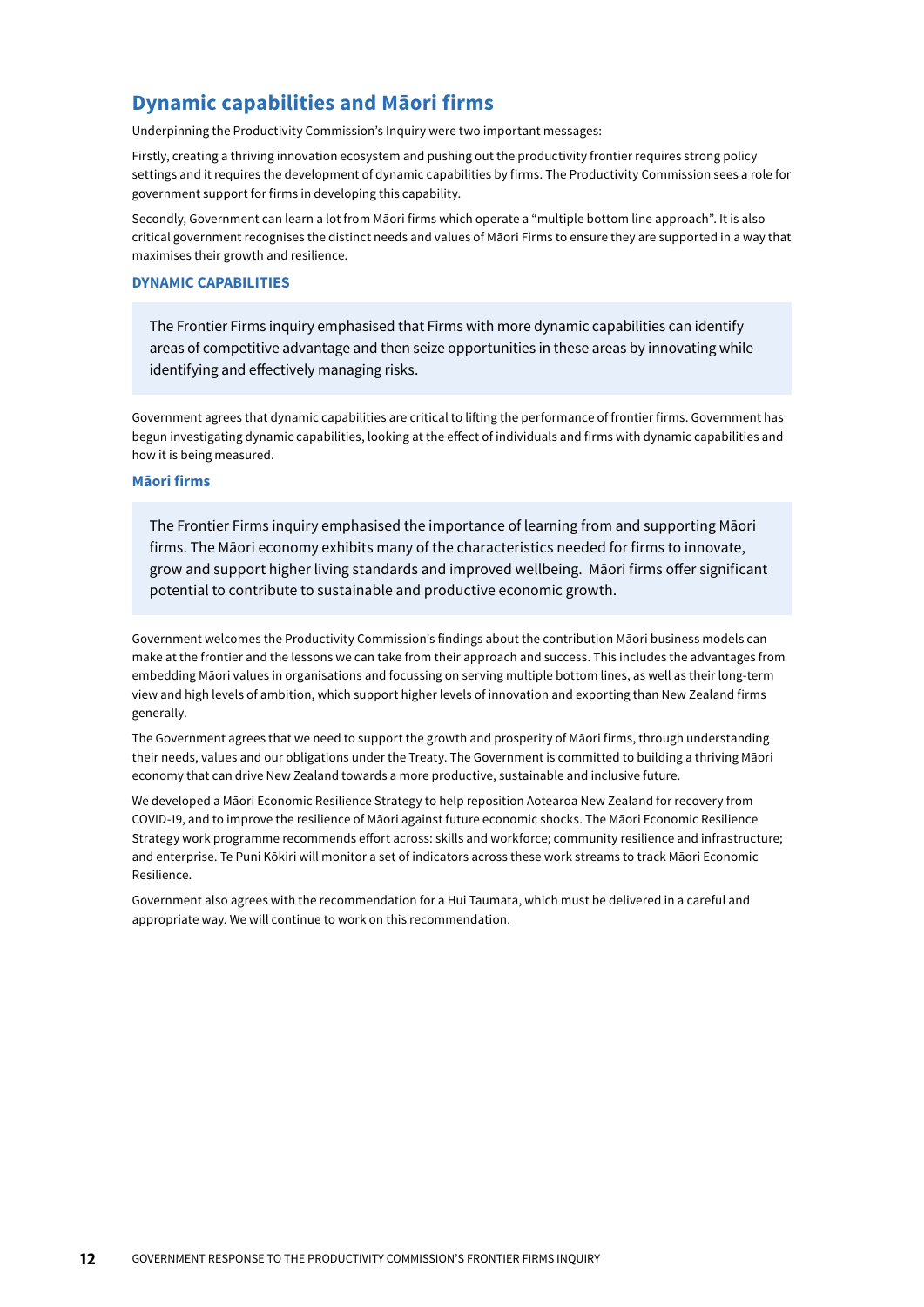# **Immediate recommendations**

The Commission also conducted case studies into the dairy, software, horticulture and health technology industries. Following these investigations, the commission made some specific and immediate recommendations to enable innovation through regulation.

#### **The Government has provided a comment on each of these specific recommendations:**

| R10.1 The Government should prioritise keeping regulations up to<br>date with technological and other changes, where not doing so would<br>curb innovations that have potentially high payoffs in wellbeing.<br>This action should apply especially in areas of focus for innovation.<br>Where such changes require new or updated regulations, their<br>design and operation should allow flexibility in achieving the desired<br>regulatory outcomes, without compromising adequate monitoring<br>and enforcement. | Government agrees that all policy<br>and regulations should remain fit for<br>purpose. But Government does not<br>agree that a comprehensive review of<br>New Zealand's innovation policies will<br>be productive while the policies are still<br>in development. A review would be more<br>appropriate 5 years after a major new<br>policy is introduced. |
|----------------------------------------------------------------------------------------------------------------------------------------------------------------------------------------------------------------------------------------------------------------------------------------------------------------------------------------------------------------------------------------------------------------------------------------------------------------------------------------------------------------------|------------------------------------------------------------------------------------------------------------------------------------------------------------------------------------------------------------------------------------------------------------------------------------------------------------------------------------------------------------|
| R10.2 The next review of the Dairy Industry Restructuring Act 2001 in<br>2024 or 2025 should include an assessment of the effects on Fonterra<br>and the wider dairy sector of the removal of Fonterra's obligation to<br>accept the re-entry of its farmer supplier-shareholders who have left<br>the cooperative to supply another processor and then wish to return.                                                                                                                                              | Government agrees that a review of the<br>Act should include an assessment of the<br>effects of Fonterra on the wider dairy<br>sector.                                                                                                                                                                                                                     |
| R10.3 The Government should introduce a consumer data right<br>consistent with Australia's sectoral-designation regime. Banking<br>or the wider finance sector should be one of the early designated<br>sectors, to facilitate the development of efficient and effective open<br>banking and open finance in New Zealand.                                                                                                                                                                                           | On 5 July 2021, Government decided to<br>implement a legislative framework for a<br>consumer data right to allow consumers<br>to securely share data held about<br>them with trusted third parties. A Bill<br>implementing the consumer data right<br>will be introduced in 2022.                                                                          |
| R10.4 The Government should undertake a full review of the<br>regulation of genetic modification (GM), to ensure it is fit for purpose<br>and supports domestic innovation.                                                                                                                                                                                                                                                                                                                                          | Government has long considered that<br>the New Zealand brand and value is<br>best met by maintaining a 'proceed<br>with caution' approach. However, we<br>consider it timely to start informed<br>conversations around New Zealand's use<br>of GM technologies.                                                                                            |
| R10.5 The Ministry for Primary Industries' work on designing new<br>post-entry quarantine facilities for new plant varieties and breeding<br>material, and improving the capacity and efficiency of the import<br>health standards processes, is welcome investment.                                                                                                                                                                                                                                                 | In Budget 2020, Government invested<br>in an Interim Post-Entry Quarantine<br>(PEQ) facility, which will be operational<br>in 2023.                                                                                                                                                                                                                        |
| R10.6 The Government should use its intended major health system<br>reform to improve the mandate, funding and incentives for DHBs to<br>participate in the healthtech innovation ecosystem, for the mutual<br>benefit of the healthtech sector, and the efficiency, effectiveness and<br>accessibility of New Zealand's health and disability system.                                                                                                                                                               | Government agrees with this<br>recommendation. There are reforms<br>made in this space through the<br>establishment of Health NZ and the<br>Māori Health Authority.                                                                                                                                                                                        |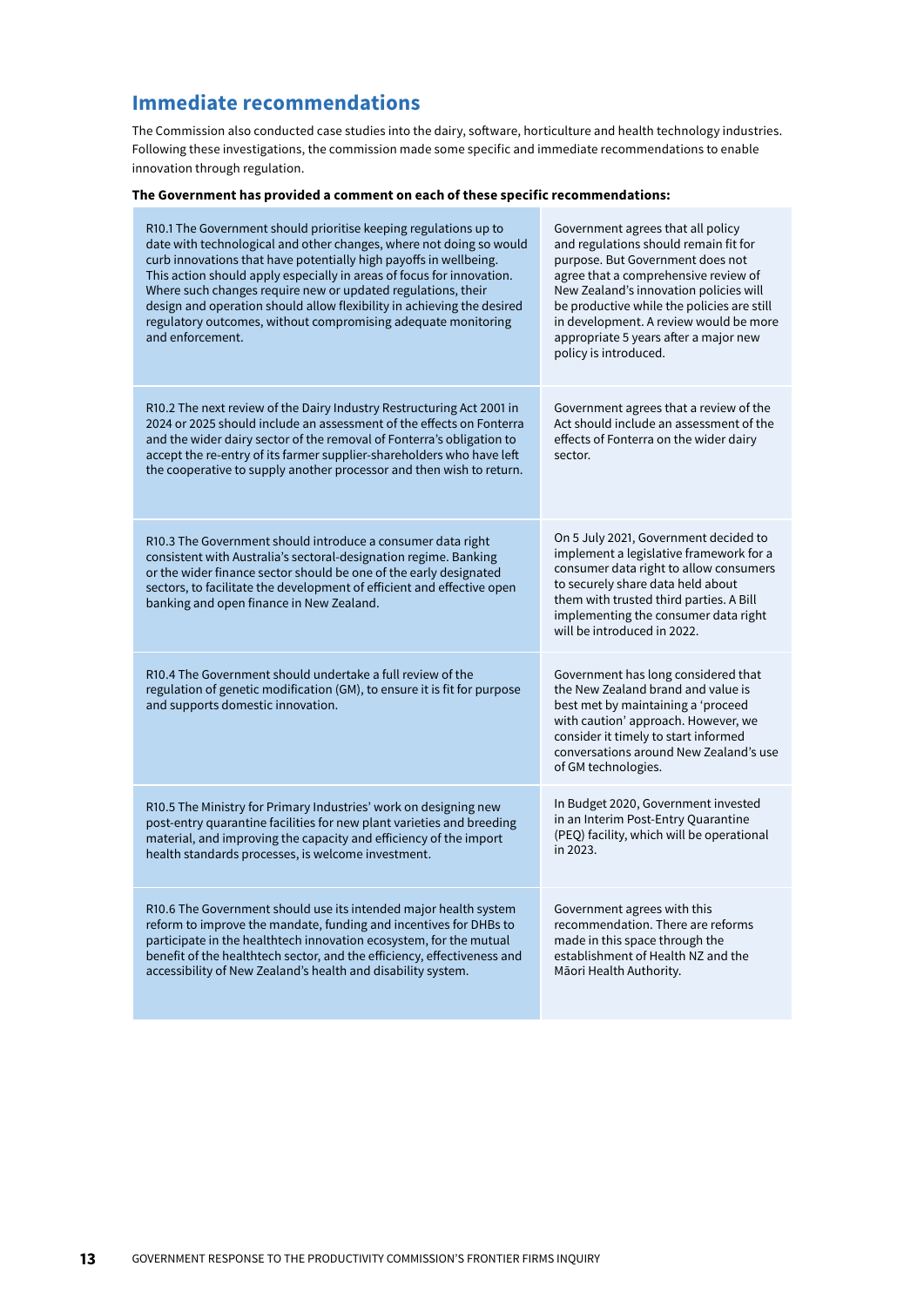### **Follow on review**

Government is working to lift productivity through significant system reforms across infrastructure, people, trade, small business and the environment. The 'focused innovation policy' proposed by the Productivity Commission is signalled in our Industry Transformation Plans and Innovative Partnerships Programme.

Government agrees with the Productivity Commission that our innovation and internationalisation policy settings must be optimised for economic transformation. Government is currently moving forward the work started by the Research, Science and Innovation Strategy. In light of the Frontier Firms inquiry Government will be reviewing our internationalisation policy settings. Government is also refreshing our investment attraction strategy to ensure we are attracting 'high value' investments into New Zealand.

Government has asked the Productivity Commission for a follow-on review of Government's policy settings in 12 months, to determine whether we are shifting the productivity dial and progressing towards a more sustainable and inclusive economy, or whether more radical change is needed.

### **Final comment**

Government has committed to a long term strategy of transformative change, which includes transitioning key industries, reviewing our internationalisation policies and supports, taking a more deliberate and proactive approach to investment attraction, and moving forward the research, science and innovation reform. Government is also committed to learning and understanding how we can build dynamic capabilities, as well as how we can foster the growth and resilience of Māori firms. Together these efforts will allow the economy to rebuild in the wake of COVID-19, and move forward into a more productive, sustainable and inclusive future.

The Government wishes to again thank the Productivity Commission for their well-researched, practical and valuable Inquiry. The Inquiry has already started important conversations amongst officials, and we know this inquiry will continue to shape our long-term Economic Plan.